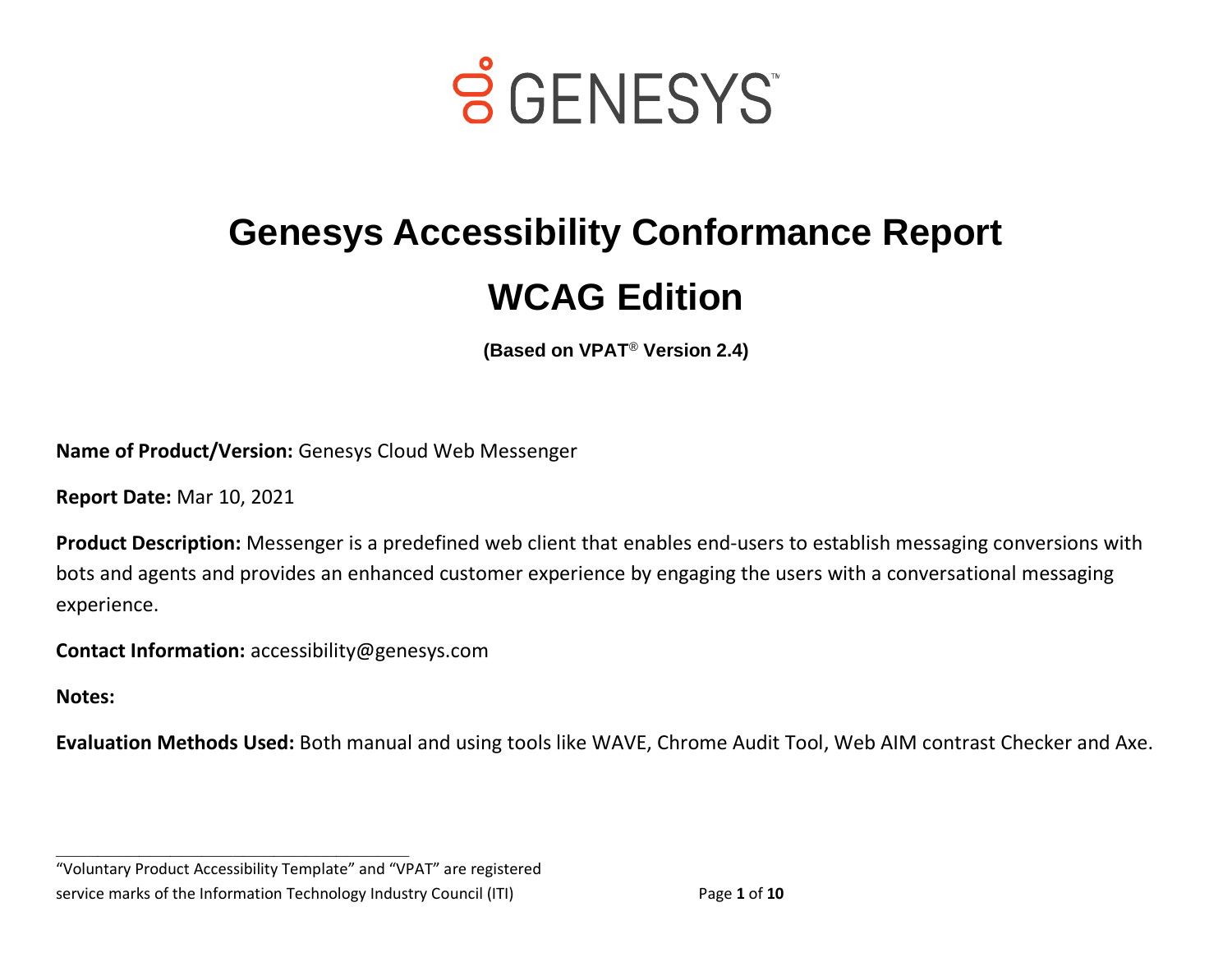#### Applicable Standards/Guidelines

This report covers the degree of conformance for the following accessibility standard/guidelines:

| <b>Standard/Guideline</b>                       | <b>Included In Report</b> |
|-------------------------------------------------|---------------------------|
| Web Content Accessibility Guidelines 2.0        | Level A (Yes)             |
|                                                 | Level AA (Yes)            |
|                                                 | Level AAA (No)            |
| <b>Web Content Accessibility Guidelines 2.1</b> | Level A (Yes)             |
|                                                 | Level AA (Yes)            |
|                                                 | Level AAA (No)            |

# **Terms**

The terms used in the Conformance Level information are defined as follows:

- **Supports**: The functionality of the product has at least one method that meets the criterion without known defects or meets with equivalent facilitation.
- **Partially Supports**: Some functionality of the product does not meet the criterion.
- **Does Not Support**: The majority of product functionality does not meet the criterion.
- **Not Applicable**: The criterion is not relevant to the product.
- **Not Evaluated**: The product has not been evaluated against the criterion. This can be used only in WCAG 2.1 Level AAA.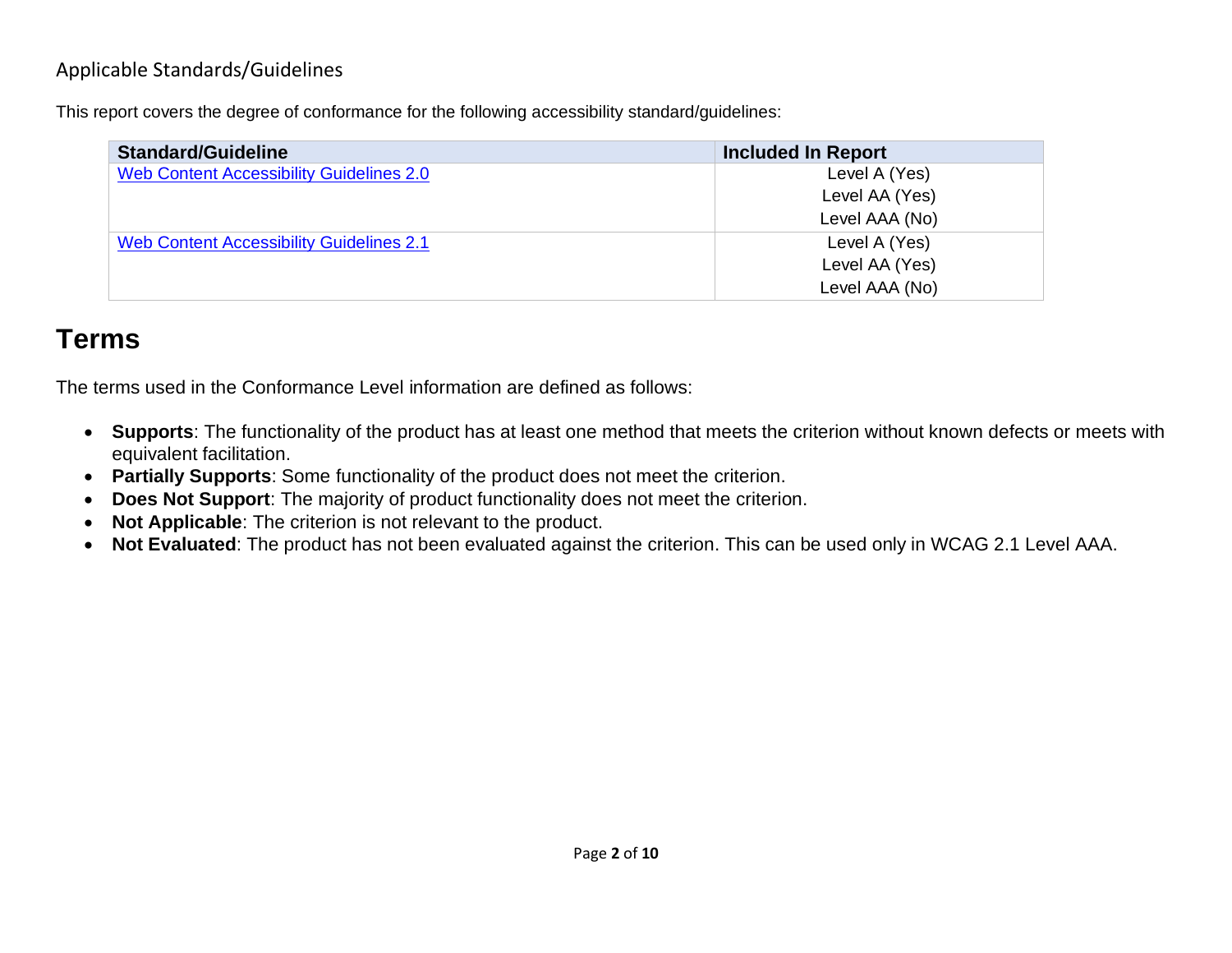# **WCAG 2.1 Report – Level A and AA for Genesys Cloud Web Messenger**

#### **Table 1: Success Criteria, Level A**

| <b>Criteria</b>                                                         | <b>Conformance Level</b> | <b>Remarks and Explanations</b>                                                                                                                                                                                                                                       |
|-------------------------------------------------------------------------|--------------------------|-----------------------------------------------------------------------------------------------------------------------------------------------------------------------------------------------------------------------------------------------------------------------|
| 1.1.1 Non-text Content (Level A)                                        | Supports                 | For all the non-text contents like images, icons, and<br>buttons in Web Messenger, text alternatives were<br>provided using aria-label, aria-labelledby and alt<br>attributes.                                                                                        |
| 1.2.1 Audio-only and Video-only (Prerecorded) (Level A)                 | Not Applicable           | Web Messenger does not have own audio or video<br>content.                                                                                                                                                                                                            |
| 1.2.2 Captions (Prerecorded) (Level A)                                  | Not Applicable           | By default, Web Messenger does not contain<br>videos.                                                                                                                                                                                                                 |
| 1.2.3 Audio Description or Media Alternative (Prerecorded)<br>(Level A) | Not Applicable           | Web Messenger does not produce its own audio or<br>video content.                                                                                                                                                                                                     |
| 1.3.1 Info and Relationships (Level A)                                  | Supports                 | Web Messenger conveys information, structure,<br>and relationships by accessible methods providing<br><b>ARIA landmarks and appropriate role attributes</b><br>using semantic markup, using aria-labelledby or<br>aria-describedby attributes to associated elements. |
| 1.3.2 Meaningful Sequence (Level A)                                     | Supports                 | Web Messenger presents content in a logical order<br>for a correct reading sequence and navigation<br>lorder.                                                                                                                                                         |
| 1.3.3 Sensory Characteristics (Level A)                                 | Supports                 | Web Messenger conveys all the information visually<br>in text so that a person who is visually impaired can<br>still understand, regardless of icons and colors.                                                                                                      |
| 1.4.1 Use of Color (Level A)                                            | Supports                 | Web Messenger does not solely depend on colored<br>text to convey any information, indicating an action,<br>prompting a response or distinguishing a visual<br>element. Icons are accommodated to give cues, but<br>they also contain text associated with them.      |
| 1.4.2 Audio Control (Level A)                                           | Not Applicable           | By default, no audio content is available in Web<br>Messenger.                                                                                                                                                                                                        |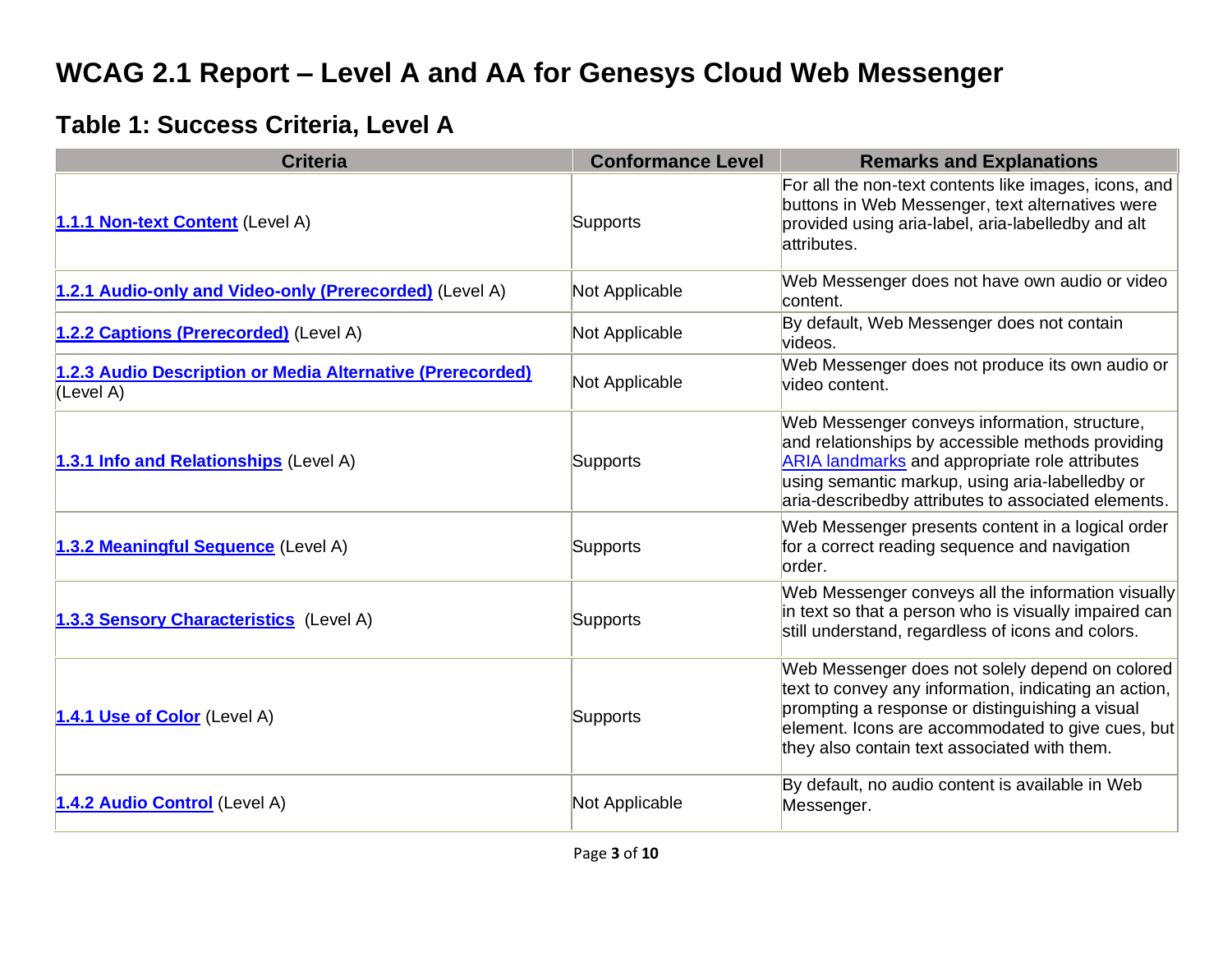| <b>Criteria</b>                                  | <b>Conformance Level</b> | <b>Remarks and Explanations</b>                                                                                                                                                                                    |
|--------------------------------------------------|--------------------------|--------------------------------------------------------------------------------------------------------------------------------------------------------------------------------------------------------------------|
| 2.1.1 Keyboard (Level A)                         | Supports                 | All the active elements in Web Messenger are in<br>the focus order and operable through a keyboard<br>only interface via the standard tab key as required<br>by the criteria.                                      |
| 2.1.2 No Keyboard Trap (Level A)                 | Supports                 | Web Messenger does not contain keyboard traps.<br>When showing the overlay modal content, the<br>standard exit method is supported via "Esc" key.                                                                  |
| 2.1.4 Character Key Shortcuts (Level A 2.1 only) | Not Applicable           | Web Messenger does not implement any single<br>character key shortcuts.                                                                                                                                            |
| 2.2.1 Timing Adjustable (Level A)                | Not Applicable           | Web Messenger does not implement any Timing<br>Adjustable Features.                                                                                                                                                |
| 2.2.2 Pause, Stop, Hide (Level A)                | Not Applicable           | By default, Web Messenger does not play any<br>content automatically.                                                                                                                                              |
| 2.3.1 Three Flashes or Below Threshold (Level A) | Not Applicable           | Web Messenger does not have any flashing<br>content.                                                                                                                                                               |
| 2.4.1 Bypass Blocks (Level A)                    | Not Applicable           | Web Messenger does not have any navigation<br>menus or multiple web pages to provide an option<br>for skipping the contents.                                                                                       |
| 2.4.2 Page Titled (Level A)                      | Supports                 | Web Messenger has its own title in the iFrame.                                                                                                                                                                     |
| 2.4.3 Focus Order (Level A)                      | Supports                 | Web Messenger contains focusable components<br>which receive focus in an order that preserves<br>meaning and operability, allowing user to tab<br>through the elements of the Web Messenger in a<br>logical order. |
| 2.4.4 Link Purpose (In Context) (Level A)        | Supports                 | Web Messenger meets the criteria where link texts<br>are provided to describe the purpose of the links,<br>labels are added on the buttons and alt text<br>attribute exists on all the images.                     |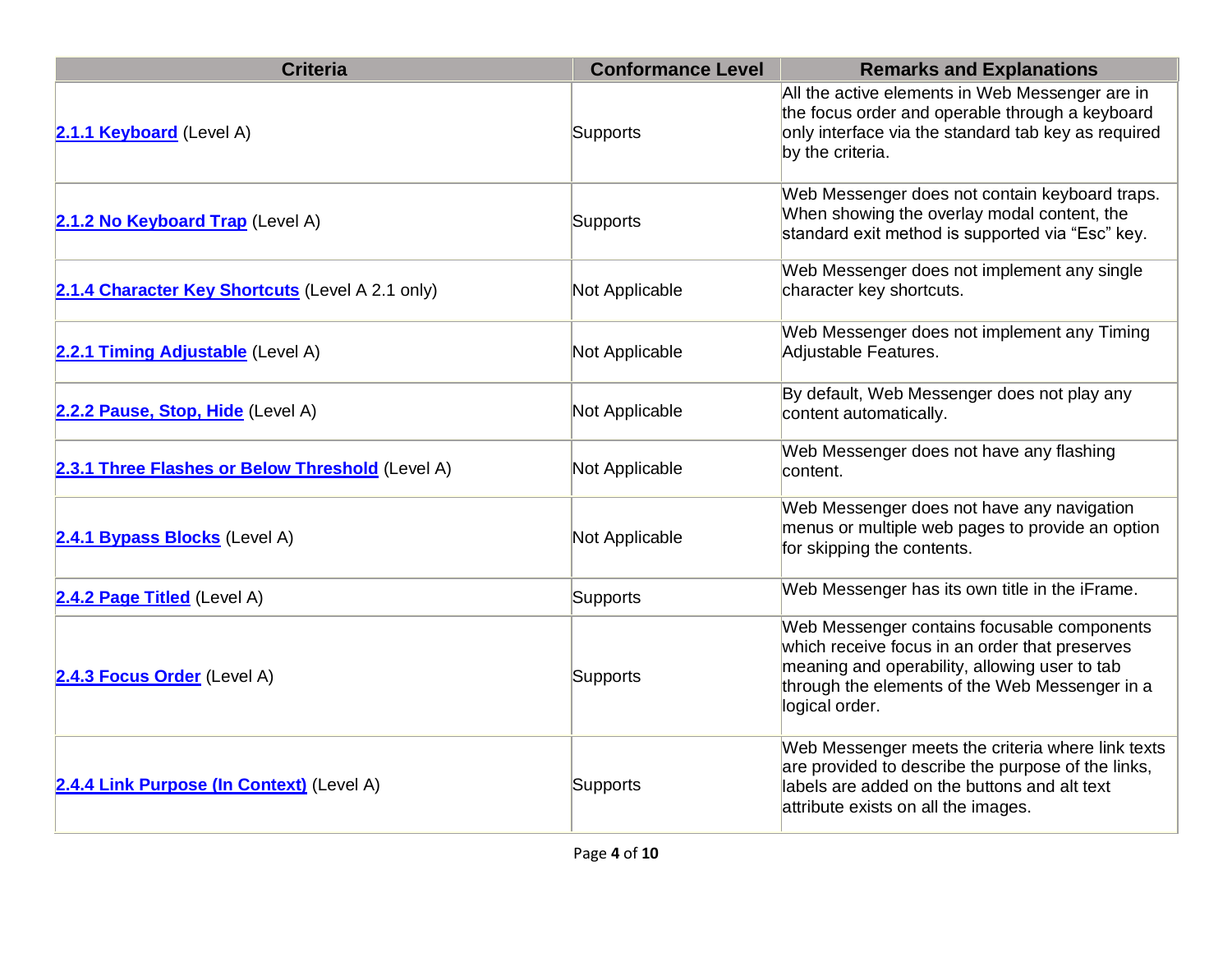| <b>Criteria</b>                               | <b>Conformance Level</b> | <b>Remarks and Explanations</b>                                                                                                                                                                                                                                                                                                                                                                                        |
|-----------------------------------------------|--------------------------|------------------------------------------------------------------------------------------------------------------------------------------------------------------------------------------------------------------------------------------------------------------------------------------------------------------------------------------------------------------------------------------------------------------------|
| 2.5.1 Pointer Gestures (Level A 2.1 only)     | <b>Supports</b>          | Web Messenger does not provide any maps<br>content or similar feature that requires pinch and<br>zoom feature with an alternative of providing plus<br>and minus button.<br>For content sliders, vertical scrollbars are shown<br>along with Web Messenger. By default, scrolling<br>can be performed with a single touch anywhere in<br>the scrollable track area meeting the single point<br>navigation requirement. |
| 2.5.2 Pointer Cancellation (Level A 2.1 only) | <b>Supports</b>          | Web Messenger meets the criteria where the<br>completion of an action is on the 'up-event' that<br>allows the user to abort the function execution<br>before the action is completed.                                                                                                                                                                                                                                  |
| 2.5.3 Label in Name (Level A 2.1 only)        | Supports                 | All Web Messenger user interface components<br>have labels that include text or images of text and<br>contain the text that is presented visually.                                                                                                                                                                                                                                                                     |
| 2.5.4 Motion Actuation (Level A 2.1 only)     | Not Applicable           | Web Messenger does not have any motion<br>supported inputs.                                                                                                                                                                                                                                                                                                                                                            |
| 3.1.1 Language of Page (Level A)              | Supports                 | Web Messenger supports providing<br>internationalization content. The global "lang"<br>attribute will usually be available on the customer<br>page and the same can be configured in Web<br>Messenger.                                                                                                                                                                                                                 |
| 3.2.1 On Focus (Level A)                      | Supports                 | Web Messenger does not initiate change of context<br>leading to unexpected behavior when any<br>component receives focus.                                                                                                                                                                                                                                                                                              |
| 3.2.2 On Input (Level A)                      | Supports                 | Web Messenger does not initiate a change of<br>context without informing the user ahead of time. In<br>the scenario of attaching the file through file upload<br>button, System's file explorer dialog is opened, and                                                                                                                                                                                                  |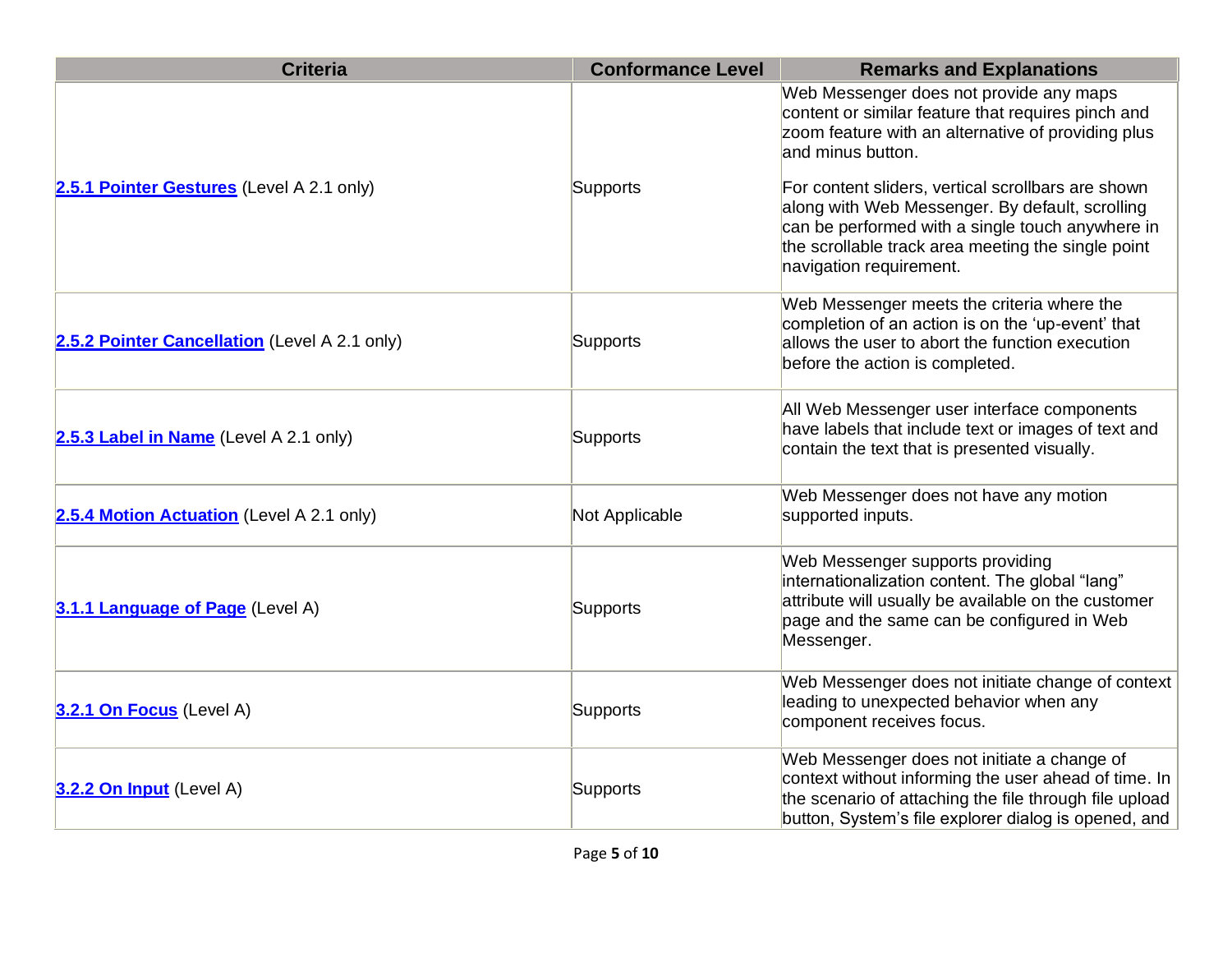| <b>Criteria</b>                               | <b>Conformance Level</b> | <b>Remarks and Explanations</b>                                                                                                        |
|-----------------------------------------------|--------------------------|----------------------------------------------------------------------------------------------------------------------------------------|
|                                               |                          | the user is informed.                                                                                                                  |
| 3.3.1 Error Identification (Level A)          | Supports                 | Web Messenger provides clear indication of errors<br>in the alert dialogs, referencing the specific errors in<br>the text description. |
| <b>3.3.2 Labels or Instructions (Level A)</b> | Supports                 | Web Messenger provides labels or instructions<br>when content requires user input.                                                     |
| 4.1.1 Parsing (Level A)                       | Supports                 | Web Messenger uses well-formed markup and<br>provides error-free HTML.                                                                 |
| 4.1.2 Name, Role, Value (Level A)             | <b>Supports</b>          | All the user interface components in Web<br>Messenger expose the correct names, roles,<br>values, states and aria-labels.              |

### **Table 2: Success Criteria, Level AA**

| <b>Criteria</b>                                  | <b>Conformance Level</b> | <b>Remarks and Explanations</b>                                                                                                                                                             |
|--------------------------------------------------|--------------------------|---------------------------------------------------------------------------------------------------------------------------------------------------------------------------------------------|
| 1.2.4 Captions (Live) (Level AA)                 | Not Applicable           | Web Messenger does not contain live audio<br>lcontent.                                                                                                                                      |
| 1.2.5 Audio Description (Prerecorded) (Level AA) | Not Applicable           | Web Messenger does not produce its own audio<br>content. Although it supports integrating third party<br>videos that has audio, Web Messenger cannot<br>provide alternative content for it. |
| 1.3.4 Orientation (Level AA 2.1 only)            | Supports                 | Web Messenger conveys the same information<br>irrespective of any device orientation such that no<br>information is specific to a particular orientation.                                   |
| 1.3.5 Identify Input Purpose (Level AA 2.1 only) | Not Applicable           | Web Messenger does not support autocomplete<br>lfeature.                                                                                                                                    |
| 1.4.3 Contrast (Minimum) (Level AA)              | Supports                 | Web Messenger supports providing the minimum<br>contrast ratio.                                                                                                                             |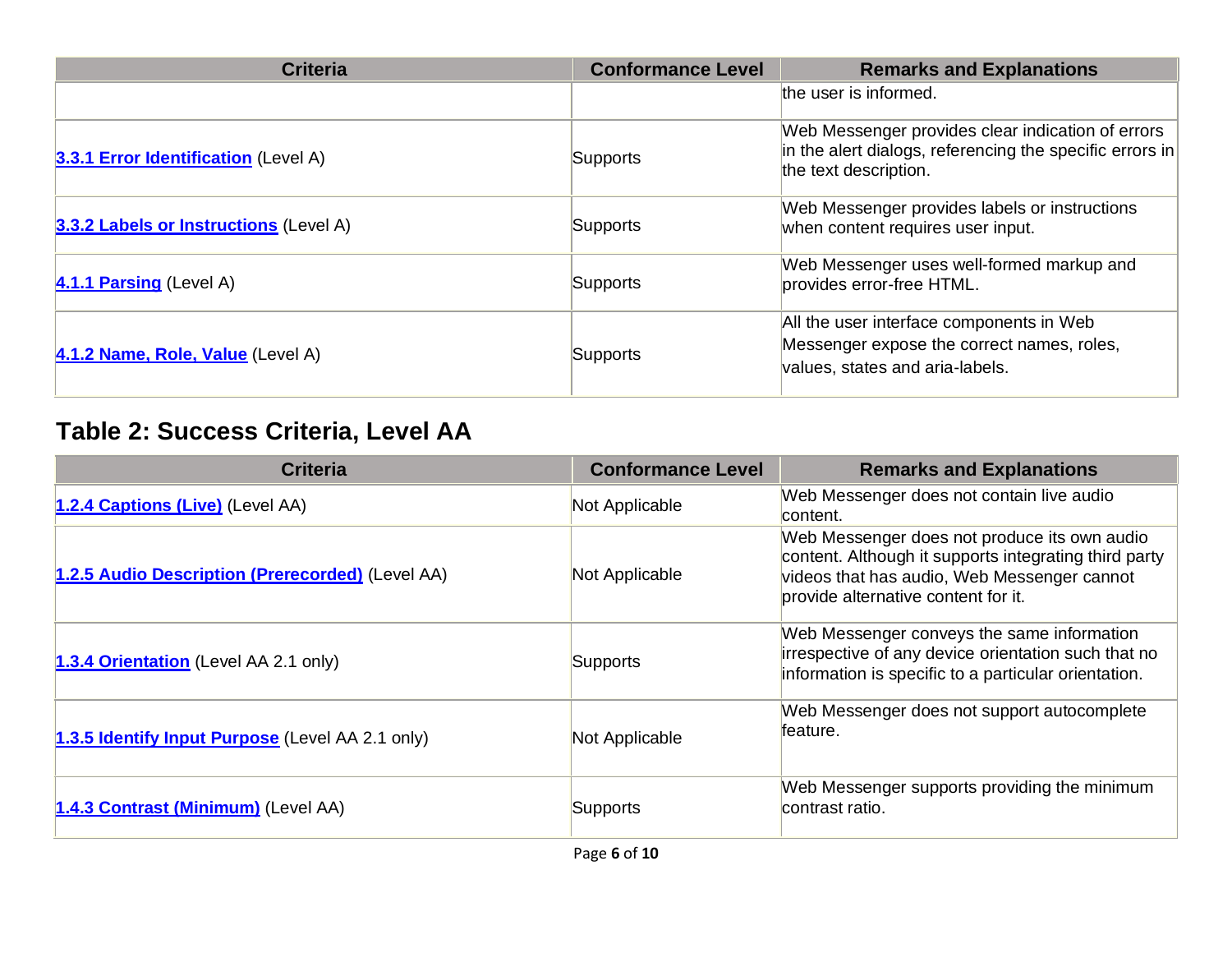| <b>Criteria</b>                                      | <b>Conformance Level</b> | <b>Remarks and Explanations</b>                                                                                                                                                                   |
|------------------------------------------------------|--------------------------|---------------------------------------------------------------------------------------------------------------------------------------------------------------------------------------------------|
| 1.4.4 Resize text (Level AA)                         | Supports                 | Web Messenger supports meeting the criteria<br>where there is no loss of content or information<br>when the browser zoom is set to 200% of its initial<br>size.                                   |
| 1.4.5 Images of Text (Level AA)                      | <b>Supports</b>          | Web Messenger does not make use of images with<br>text.                                                                                                                                           |
| 1.4.10 Reflow (Level AA 2.1 only)                    | Supports                 | Web Messenger supports responsive design and<br>represents the content without loss of information or<br>functionality and does not require to scroll in two<br>dimensions.                       |
| 1.4.11 Non-text Contrast (Level AA 2.1 only)         | <b>Supports</b>          | Web Messenger supports minimum contrast ratio<br>for images and icons.                                                                                                                            |
| 1.4.12 Text Spacing (Level AA 2.1 only)              | Supports                 | Web Messenger meets adjusting the text content<br>with CSS without the loss of content or functionality.                                                                                          |
| 1.4.13 Content on Hover or Focus (Level AA 2.1 only) | Supports                 | Web Messenger displays the tooltip information<br>when hovered on to relevant content through<br>mouse or keyboard. When tooltip is present, it is<br>also hoverable, dismissible and persistent. |
| 2.4.5 Multiple Ways (Level AA)                       | Supports                 | There are multiple ways to reach the Web<br>Messenger i.e., through launcher button in UI and<br>other built-in native buttons provide multiple options<br>for opening the Web Messenger.         |
| 2.4.6 Headings and Labels (Level AA)                 | Supports                 | Web Messenger provides headings and labels that<br>are clear and consistent, accurately describing the<br>topic or purpose.                                                                       |
| 2.4.7 Focus Visible (Level AA)                       | Supports                 | All focused elements in Web Messenger have a                                                                                                                                                      |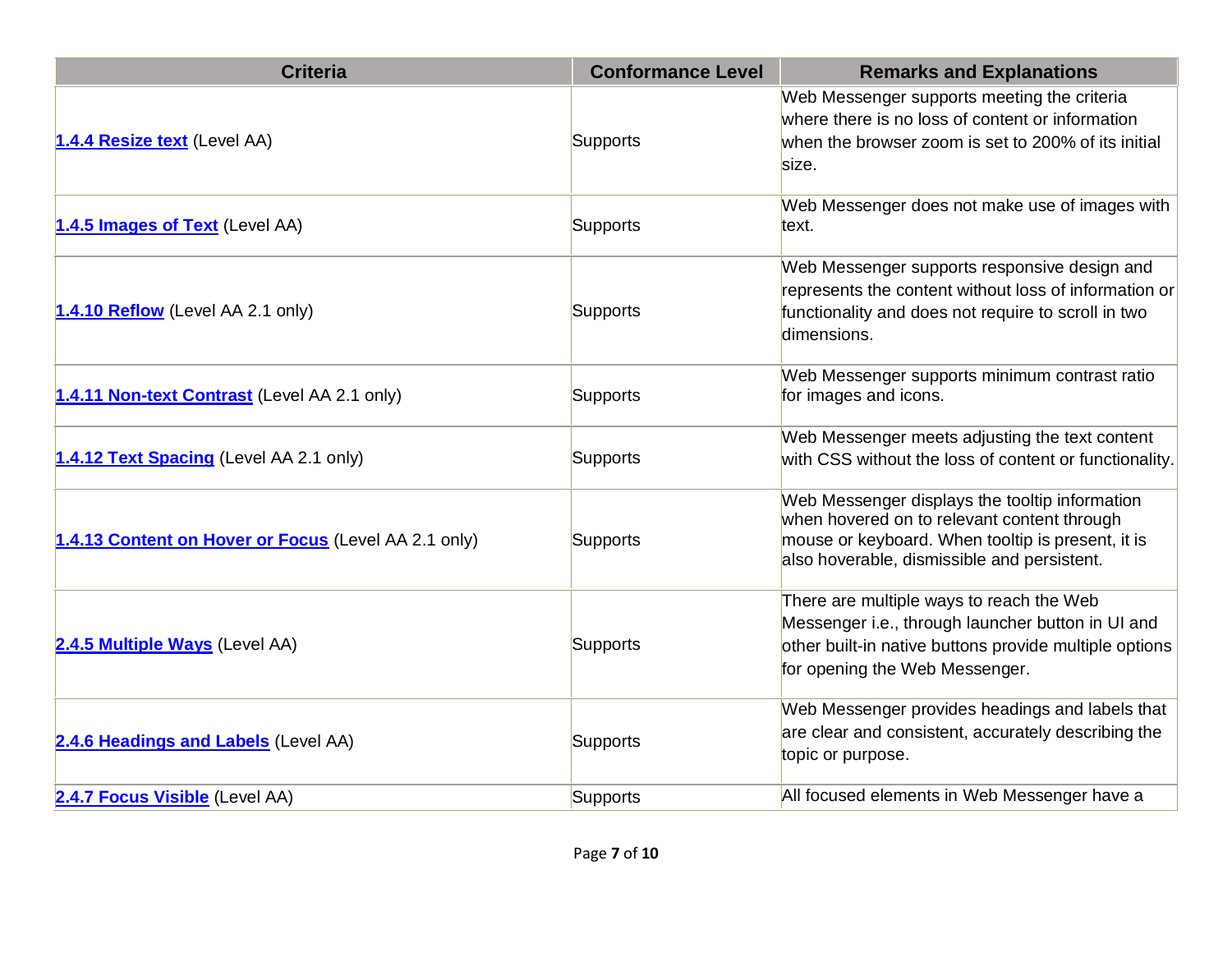| <b>Criteria</b>                                            | <b>Conformance Level</b> | <b>Remarks and Explanations</b>                                                                          |
|------------------------------------------------------------|--------------------------|----------------------------------------------------------------------------------------------------------|
|                                                            |                          | border that visually indicates what is focused.                                                          |
|                                                            |                          | When the text area is focused, text cursor is                                                            |
|                                                            |                          | present along with a visual border indicator on the<br>form field.                                       |
|                                                            |                          |                                                                                                          |
|                                                            |                          | Web Messenger does not contain changes in                                                                |
| 3.1.2 Language of Parts (Level AA)                         | Supports                 | language.                                                                                                |
|                                                            |                          | Web Messenger uses consistent navigation                                                                 |
| 3.2.3 Consistent Navigation (Level AA)                     | <b>Supports</b>          | methods.                                                                                                 |
|                                                            |                          | Web Messenger uses consistent icons and buttons                                                          |
| 3.2.4 Consistent Identification (Level AA)                 | Supports                 | across the features that have the same                                                                   |
|                                                            |                          | functionality.                                                                                           |
|                                                            |                          | Whenever an error is detected and suggestions for                                                        |
|                                                            |                          | the correction are known, then the suggestions are<br>provided to the user in an alert dialog box. These |
| 3.3.3 Error Suggestion (Level AA)                          | Supports                 | alert dialogs include appropriate role, that helps to                                                    |
|                                                            |                          | be identified by assistive technologies.                                                                 |
|                                                            |                          | Web Messenger does not make legal or financial                                                           |
| 3.3.4 Error Prevention (Legal, Financial, Data) (Level AA) | Not Applicable           | transactions.                                                                                            |
|                                                            |                          | Web Messenger indicates the status messages                                                              |
|                                                            |                          | clearly through role or similar properties that can be                                                   |
| 4.1.3 Status Messages (Level AA 2.1 only)                  |                          | presented to the user by assistive technologies<br>without receiving focus.                              |
|                                                            | Supports                 |                                                                                                          |
|                                                            |                          | Web Messenger uses aria-live attribute to<br>announce new messages as they come.                         |
|                                                            |                          |                                                                                                          |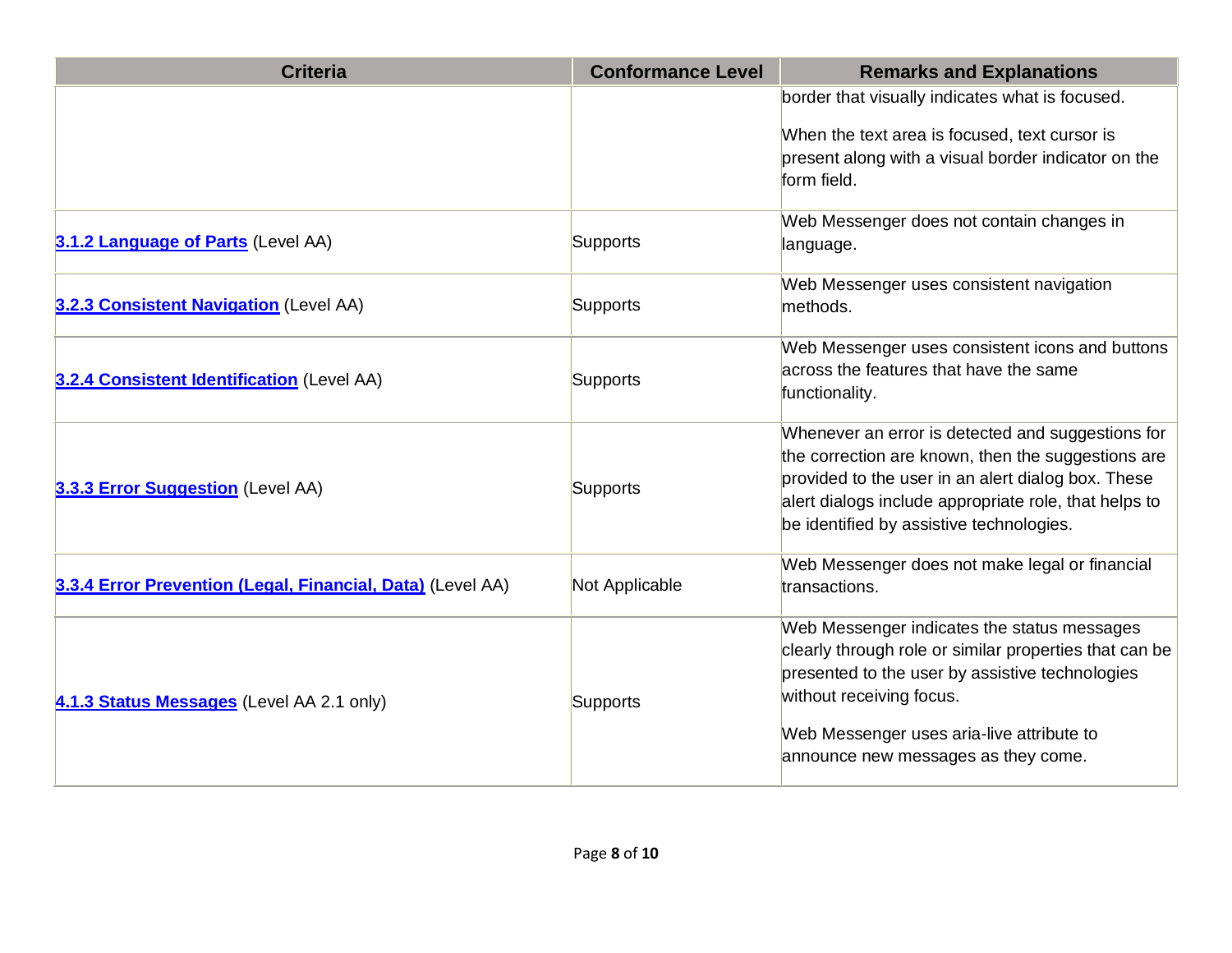### **Table 3: Success Criteria, Level AAA**

Notes: Not Evaluated

| <b>Criteria</b>                                            | <b>Conformance Level</b> | <b>Remarks and Explanations</b> |
|------------------------------------------------------------|--------------------------|---------------------------------|
| 1.2.6 Sign Language (Prerecorded) (Level AAA)              | <b>Not Evaluated</b>     |                                 |
| 1.2.7 Extended Audio Description (Prerecorded) (Level AAA) | Not Evaluated            |                                 |
| 1.2.8 Media Alternative (Prerecorded) (Level AAA)          | Not Evaluated            |                                 |
| 1.2.9 Audio-only (Live) (Level AAA)                        | <b>Not Evaluated</b>     |                                 |
| 1.3.6 Identify Purpose (Level AAA 2.1 only)                | <b>Not Evaluated</b>     |                                 |
| 1.4.6 Contrast (Enhanced) (Level AAA)                      | <b>Not Evaluated</b>     |                                 |
| 1.4.7 Low or No Background Audio (Level AAA)               | Not Evaluated            |                                 |
| 1.4.8 Visual Presentation (Level AAA)                      | Not Evaluated            |                                 |
| 1.4.9 Images of Text (No Exception) (Level AAA)            | <b>Not Evaluated</b>     |                                 |
| 2.1.3 Keyboard (No Exception) (Level AAA)                  | <b>Not Evaluated</b>     |                                 |
| 2.2.3 No Timing (Level AAA)                                | Not Evaluated            |                                 |
| 2.2.4 Interruptions (Level AAA)                            | Not Evaluated            |                                 |
| 2.2.5 Re-authenticating (Level AAA)                        | <b>Not Evaluated</b>     |                                 |
| 2.2.6 Timeouts (Level AAA 2.1 only)                        | <b>Not Evaluated</b>     |                                 |
| 2.3.2 Three Flashes (Level AAA)                            | Not Evaluated            |                                 |
| 2.3.3 Animation from Interactions (Level AAA 2.1 only)     | Not Evaluated            |                                 |
| 2.4.8 Location (Level AAA)                                 | <b>Not Evaluated</b>     |                                 |
| 2.4.9 Link Purpose (Link Only) (Level AAA)                 | <b>Not Evaluated</b>     |                                 |
| 2.4.10 Section Headings (Level AAA)                        | <b>Not Evaluated</b>     |                                 |
| 2.5.5 Target Size (Level AAA 2.1 only)                     | Not Evaluated            |                                 |
| 2.5.6 Concurrent Input Mechanisms (Level AAA 2.1 only)     | <b>Not Evaluated</b>     |                                 |
| 3.1.3 Unusual Words (Level AAA)                            | <b>Not Evaluated</b>     |                                 |
| 3.1.4 Abbreviations (Level AAA)                            | <b>Not Evaluated</b>     |                                 |
| 3.1.5 Reading Level (Level AAA)                            | Not Evaluated            |                                 |
| 3.1.6 Pronunciation (Level AAA)                            | Not Evaluated            |                                 |
| 3.2.5 Change on Request (Level AAA)                        | Not Evaluated            |                                 |